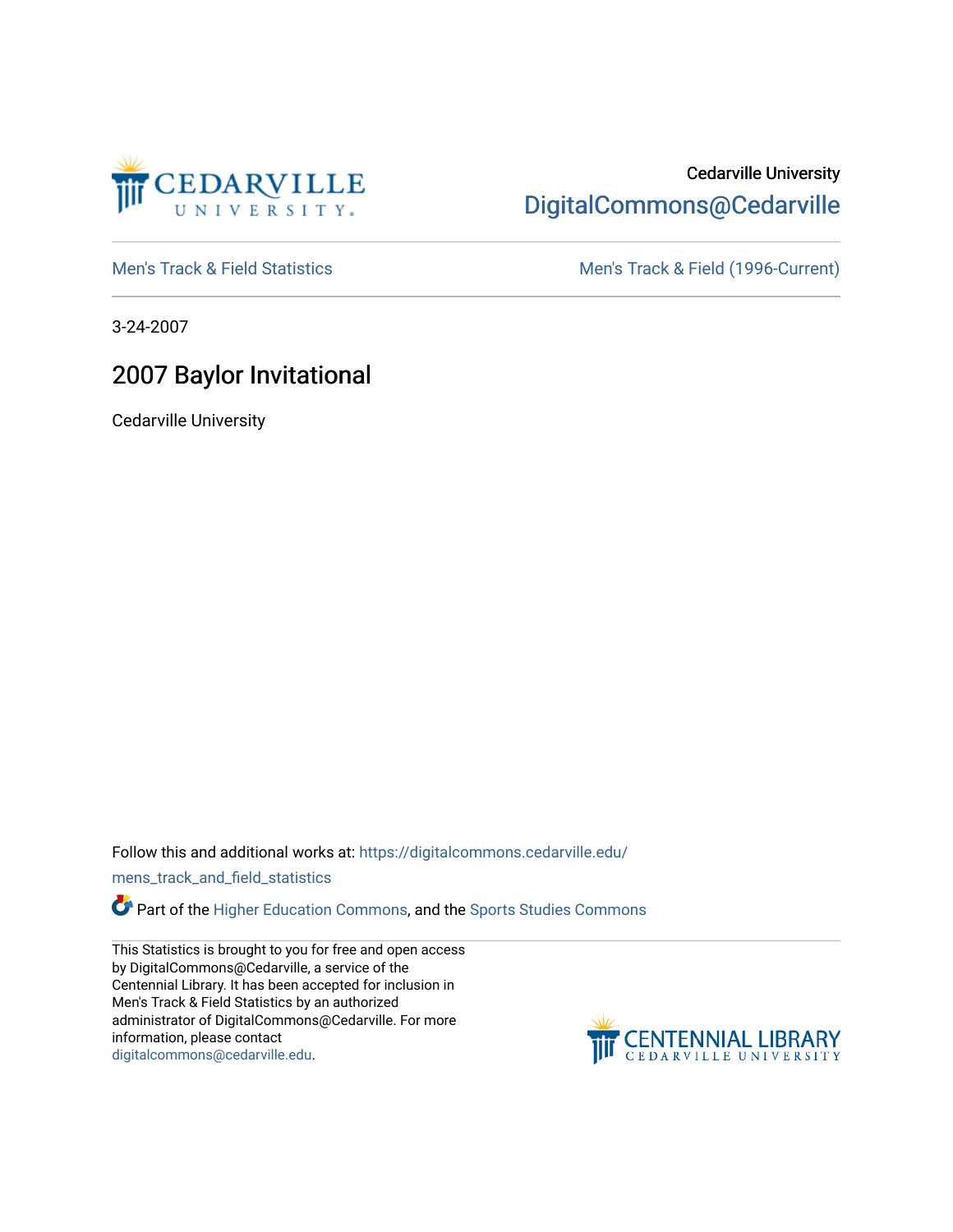## **Baylor Invitational**

## **March 24, 2007 Waco, Texas**

 $\hat{\mathbf{g}}_i$ 

| Men 100 Meter Dash                        |              |            |                       |
|-------------------------------------------|--------------|------------|-----------------------|
| $\text{Req}$ NCAA: $\#$ 10.50             |              |            |                       |
| Name                                      | Year School  |            | Finals Wind H#        |
|                                           |              |            |                       |
| 1 Norman, Jacob                           | <b>BU</b>    | 10.45# 0.8 | $\frac{4}{3}$         |
| 2 Thomas, Courtney                        | BU.          |            | 10.49# 0.8 4          |
| 3 Malmstrom, Jordan                       | <b>DRAKE</b> | 10.79      | $3.3 \quad 3$         |
| 4 Pablo, Aaron                            | FHSU         | 10.84      | 0.8<br>4              |
| 5 Gaines, Marcus                          | <b>DRAKE</b> | 10.93      | $\overline{2}$<br>2.2 |
| 6 Agyei, Augustine                        | DRAKE        | 10.94      | $\mathbf 2$<br>2.2    |
| 7 Emery, Dwane                            | TSU          | 11.02      | 3<br>$3.3 -$          |
| 8 Yoder, Alan                             | FHSU         | 11.07      | 3<br>3.3              |
| 9 Hicks, Anthony                          | TRU          | 11.11      | $\overline{4}$<br>0.8 |
| 10 Wilson, Cameron                        | TSU          | 11.21      | 3<br>$3 - 3$          |
| 11 Strickland, Greq                       | TAMC         | 11.27      | 0.8<br>4              |
| 12 Hanschen, Mike                         | SWU          | 11.27      | 2.2<br>2              |
| 13 Jackson, Leonard                       | TAMC         | 11.33      | 0.8<br>$\overline{4}$ |
| 14 Dormer, Ched                           | DRAKE        | 11.35      | 2.2<br>2              |
| 15 Sawin, Jim                             | CDVU         | 11,37      | 2.2<br>2              |
| 16 Rodriquez, Chance                      | TSU          | 11.54      | $\mathbf{z}$<br>2.2   |
| 17 Cannon, Tyson                          | TRU          | 11.63      | 1<br>1.2              |
| 18 Cooper, Chris                          | TAMC         | 11.64      | 3.3<br>3              |
| 19 Waggoner, David                        | DBU          | 12.15      | ı                     |
| 20 Johnson, Chester                       | TRU          |            | 1.2                   |
| -- Zhou, Jua Min                          | <b>CHINA</b> | 12.95      | 1.2<br>1              |
| -- Rayos, Michael                         | UNA          | X10.92     | 0.8<br>4              |
| -- Miller, Jerome                         | PUMAS        | X11.05     | $3.3 -$<br>з          |
| -- White, Kendall                         |              | X11.17     | 3<br>3.3              |
|                                           | UNA          | X11.91     | 1.2<br>1              |
| Men 200 Meter Dash                        |              |            |                       |
|                                           |              |            |                       |
| $Reg$ NCAA: $\#$ 21.19                    |              |            |                       |
| Name                                      | Year School  |            |                       |
|                                           |              | Finals     | Wind H#               |
| 1 Harts, Trey                             | вU           |            |                       |
| 2 Thomas, Courtney                        | ВU           | 21.13#     | 0.56                  |
| 3 Betters, LeJerald                       | BU           |            | $21.19# -0.2$ 5       |
| 4 Summers, Quentin                        | BU           |            | 21.55 0.5 6           |
| 5 Pablo, Aaron                            | FHSU         | 21.56      | $-0.2$<br>$-5$        |
| 6 Chambers, Richard                       |              |            | $21.95 - 0.2$ 5       |
| 7 Gaines, Marcus                          | TSU          | 22.00      | 0.5<br>6              |
| 8 Malmstrom, Jordan                       | DRAKE        | 22.31      | NWI<br>4              |
|                                           | DRAKE        | 22.46      | NWI<br>4              |
| 9 Jackson, Leonard<br>10 Kimberlin, Troy  | TAMC         | 22.54      | 0.5<br>6              |
|                                           | DRAKE        | 22.77      | 1.2<br>з              |
| 11 Green, Adrian<br>12 Reville, Evan      | IWU          | 22.78      | 1.2<br>3              |
|                                           | TRU          | 22.82      | 3.8<br>1              |
| 13 Rickenberg, Aaron<br>14 Hanschen, Mike | FHSU         | 23.00      | 1.2<br>3              |
|                                           | SWU          | 23.01      | $-0.9$<br>2           |
| 15 Hollis, Preston                        | SWU          | 23.02      | $-0.9$<br>2           |

16 Martinez, David IWU 23.15 NWI <sup>4</sup>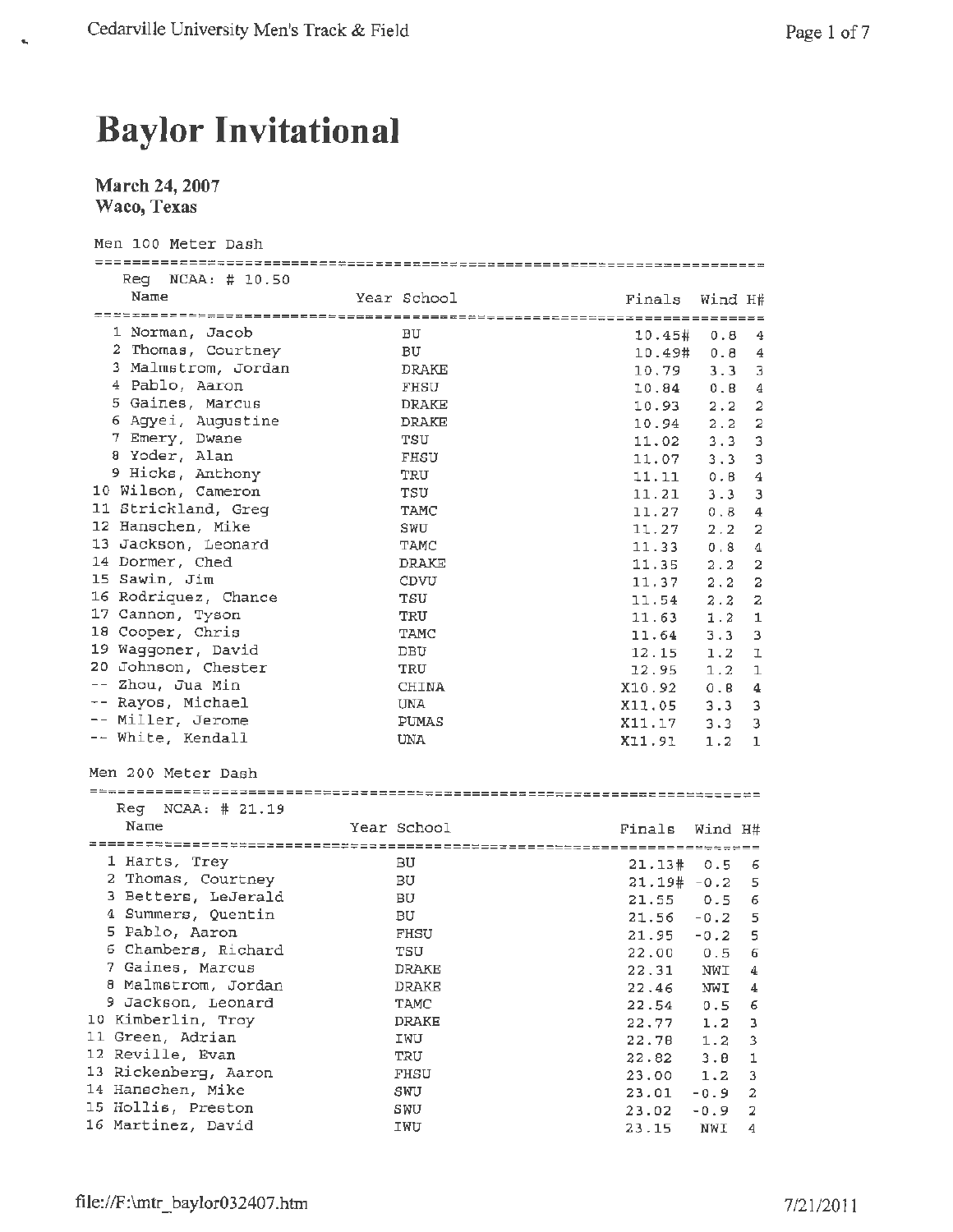| 17 Doyle, David        | TSU         |                 | $23.15 - 0.2$ 5   |                |
|------------------------|-------------|-----------------|-------------------|----------------|
| 18 Yoder, Alan         | FHSU        | 23.22           | $-0.9$ 2          |                |
| 19 Starr, Sammy        | CDVU        |                 | 23.28 NWI         | 4              |
| 20 Lampe, Cory         | <b>FHSU</b> |                 | $23.30 \t1.2 \t3$ |                |
| 21 Wildman, Todd       | TRU         |                 | $23.31 - 0.9$ 2   |                |
| 22 Rodriquez, Chance   | TSU         | 23.33           | 1.2               | 3              |
| 23 Emery, Dwane        | TSU         |                 | $23.41$ 0.5       | -6             |
| 24 Torres, Omar        | IWU         |                 | $23.57$ 3.8       | 1              |
| 25 Roberts, Sherraud   | TSU         |                 | $23.58 - 0.9$     | -2             |
| 26 Valley, Anthony     | TAMC        |                 | 23.81 NWI         | 4              |
| 27 Fajtik, Zach        | TRU         | $24.01 - 0.9$ 2 |                   |                |
| 28 Vitatoe, Corey      | DBU         |                 | $24.48$ $3.8$ 1   |                |
| 29 Waggoner, David     | DBU         |                 | $24,53$ $3.8$ 1   |                |
| -- Scott, Jason        | CDVU        | DNF             | 1.2               | 3              |
| -- Cannon, Tyson       | TRU         | DNF             | $-0.9$            | -2             |
| -- Burrell, Phillip    | TRU         | $_{\rm DMF}$    | 3.8               | 1              |
| -- Rayos, Michael      | UNA         | X22.89 NWI      |                   | 4              |
| -- Rice, Jessie        | <b>UNA</b>  | $X22.92 - 0.9$  |                   | $\overline{2}$ |
| -- White, Kendall      | UNA         | $X24.94$ 3.8 1  |                   |                |
| Men 400 Meter Dash     |             |                 |                   |                |
| $Req$ NCAA: $\#$ 47,20 |             |                 |                   |                |
| Name                   | Year School | Finals H#       |                   |                |

| ************************************ |              | ============================     |
|--------------------------------------|--------------|----------------------------------|
| 1 Mutai, Kevin                       | BU           | 47.16#<br>4                      |
| 2 Scheuerman, J T                    | BU           | 47.53<br>4                       |
| 3 Anderson, R J                      | <b>BU</b>    | 47.67<br>4                       |
| 4 Teter, Mark                        | вU           | $\overline{4}$<br>48.38          |
| 5 Kimberlin, Troy                    | <b>DRAKE</b> | 3<br>49.67                       |
| 6 Starr, Sammy                       | CDVU         | $\overline{\mathbf{2}}$<br>50.45 |
| 7 Earl, Kevin                        | <b>DRAKE</b> | 3<br>50.77                       |
| 8 Martinez, David                    | IWU          | $\overline{3}$<br>51.00          |
| 9 Almond, Jacob                      | TAMC         | $\overline{a}$<br>51.27          |
| 10 Rickenberg, Aaron                 | <b>FHSU</b>  | $\overline{a}$<br>51.64          |
| 11 Hollis, Preston                   | SWU          | $\mathbf{1}$<br>51.86            |
| 12 Green, Adrian                     | IWU          | $\overline{a}$<br>52.39          |
| 13 Maine, Michael                    | SWU          | $\overline{\mathbf{c}}$<br>52.93 |
| 14 Roberts, Sherraud                 | TSU          | $\mathbf{1}$<br>52.99            |
| 15 Fajtik, Zach                      | TRU          | $\mathbf{1}$<br>53.98            |
| 16 Dvorak, Dustin                    | DBU          | 1<br>55.90                       |
| 17 Vitatoe, Corey                    | DBU          | $\mathbf 1$<br>56.87             |
| -- Love, Ben                         | FHSU         | $\overline{2}$<br>FS.            |
| -- Hu, Bing                          | <b>CHINA</b> | $\overline{3}$<br>X47.79         |
| $--$ Jiang, Bo                       | <b>CHINA</b> | $\overline{4}$<br>X48.46         |
| -- Tang, Chen                        | <b>CHINA</b> | 3<br>X48.80                      |
| -- Rice, Jessie                      | <b>UNA</b>   | $\mathbf{I}$<br>X49.75           |
| Men 800 Meter Run                    |              |                                  |
|                                      |              |                                  |
| $Req$ NCAA: $\#$ 1:50.40             |              |                                  |
| Name                                 | Year School  | Finals<br>H#                     |
|                                      |              |                                  |

| 1 Sanders, Mitch   | вU         | 1:54.36 | -4             |
|--------------------|------------|---------|----------------|
| 2 Cantu, Jesus     | <b>NWD</b> | 1:55.52 | - 2            |
| 3 Tolhurst, Leyden | DRAKE      | 1:55.93 | 4              |
| 4 Robertson, John  | вU         | 1:57.32 | $\overline{4}$ |
| 5 Price, Bo        | <b>BU</b>  | 1:57.53 | 4              |
| 6 Welsh, John      | FHSU       | 1:57.85 | - 2.           |
| 7 Saunders, Josh   | CDVU       | 1:58.46 | $\mathbf{B}$   |
|                    |            |         |                |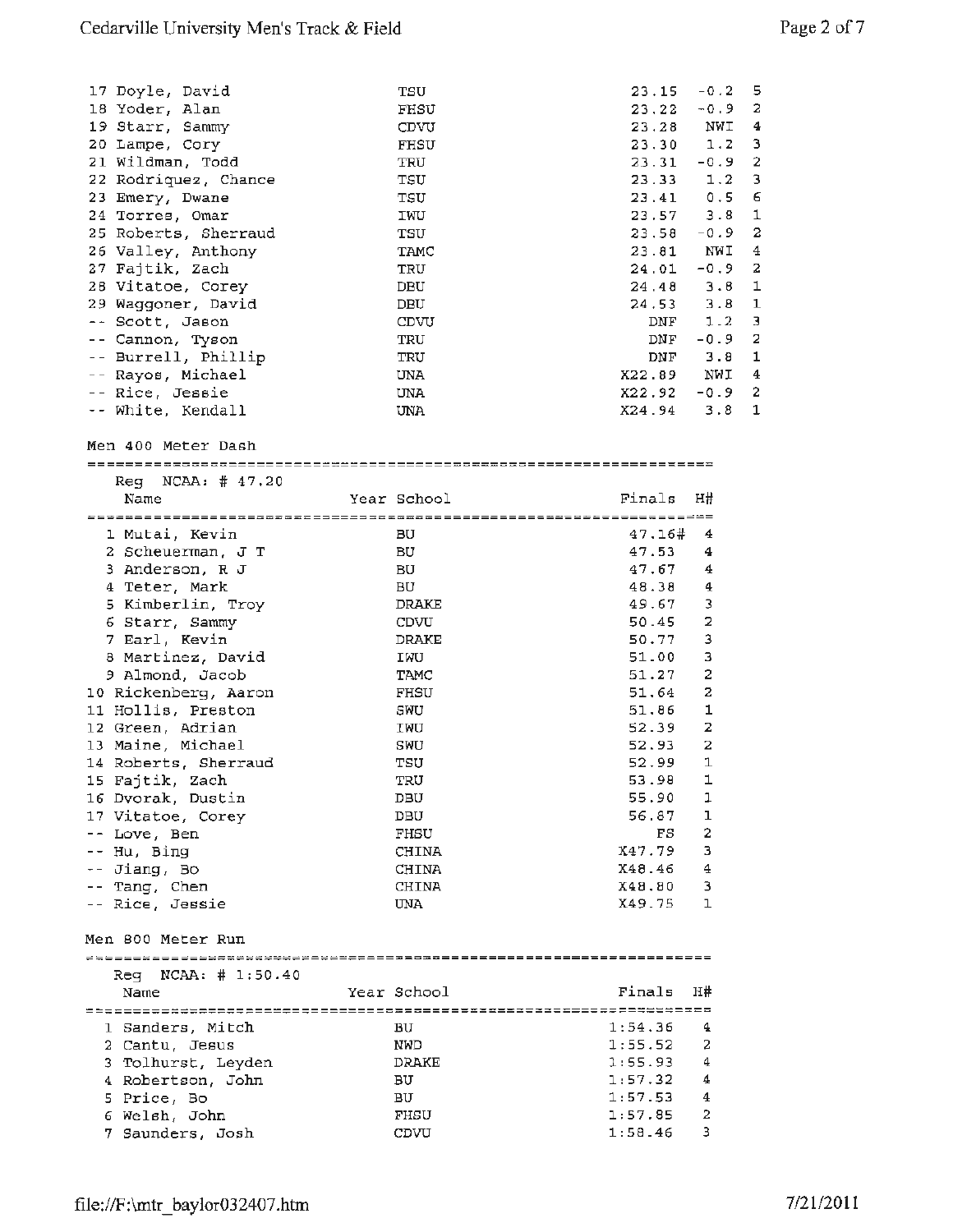| B Grassmeyer, Jeffry    | DRAKE        | 1:58.65<br>3                       |
|-------------------------|--------------|------------------------------------|
| 9 Ptacek, Brendan       | FHSU         | 1:58.88<br>2                       |
| 10 Garner, Hunter       | вU           | 1:59.29<br>4                       |
| 11 Pate, Jeff           | TSU          | 3<br>2:00.76                       |
| 12 Groman, Kurt         | CDVU         | $\overline{a}$<br>2:01.80          |
| 13 Goetz, Matt          | FHSU         | $\mathbf 1$<br>2:02.06             |
| 14 Garcia, Jonthan      | TSU          | $\mathbf 1$<br>2:02.41             |
| 15 Ruiz, Bryan          | TSU          | $\overline{\mathbf{z}}$<br>2:02.65 |
| 16 Smith, Lance         | TAMC         | 2:03.30<br>$\overline{\mathbf{2}}$ |
| 17 Sievert, Joel        | DRAKE        | 2:04.07<br>3                       |
| 18 Mahin, Caleb         | FHSU         | 2:04.88<br>1                       |
| 19 Adame, Leo           | NWD          | 3<br>2:05.50                       |
| 20 Tosie, Anthony       | TAMC         | $\mathbf 1$<br>2:06.92             |
| 21 Bartosh, Blake       | IWU          | $\mathbf 1$<br>2:08.60             |
| 22 Bozer, Braden        | TSU          | 2:08.83<br>1                       |
| 23 Keith, Bill          | TRU          | $\overline{a}$<br>2:10.66          |
| 24 Horesky, James       | FHSU         | 2:20.83<br>ı                       |
| -- Fitts, Will          | UNA          | X1:51.92<br>4                      |
| -- Wright, Korey        | UNA.         | X1:59.88<br>3                      |
| -- Carbajal, Cody       | UNA          | X2:01.69<br>1                      |
|                         |              |                                    |
| Men 1500 Meter Run      |              |                                    |
|                         |              |                                    |
| $Reg$ NCAA: $#$ 3:47.80 |              |                                    |
| Name                    | Year School  | Finals                             |
|                         |              |                                    |
| 1 Yoder, Dan            | FHSU         | 3:59.53                            |
| 2 Hinojosa, Rey         | TSU          | 4:01.01                            |
| 3 Jurkovich, Evan       | <b>DRAKE</b> | 4:03.96                            |
| 4 Brooker, Jud          | CDVU         | 4:05.96                            |
| 5 Armstrong, Chass      | TRU          | 4:06.21                            |
| 6 Davila, Juan          | NWD          | 4:07.59                            |
| 7 Wenhold, John         | BU.          | 4:07.68                            |
| 8 Hill, Barry           | <b>DRAKE</b> | 4:08.09                            |
| 9 West, Chris           | NMSU         | 4:09.75                            |
| 10 Wright, Bryant       | TRU          | 4:09.97                            |
| 11 Cantu, Jesus         | NWD          | 4:11.73                            |
| 12 Ewert, Zac           | <b>FHSU</b>  | 4:12.15                            |
| 13 Reed, Robert         | TAMC         | 4:12.56                            |
| 14 Contresas, Aaron     | SWU          | 4:15.38                            |
| 15 Soto, Alfredo        | TAMC         | 4:18.71                            |
| 16 Adame, Leo           | NWD          | 4:22.65                            |
| 17 Lopez, Sinai         | NWD          | 4:25.43                            |
| 18 Bartosh, Blake       | IWU          | 4:28.43                            |
| 19 Gonzales, Joseph     | NWD          | 4:33.94                            |
| 20 Stephenson, David    | TSU          | 4:48.36                            |
| 21 Wyatt, Eric          | DBU          | 4:56.29                            |
| -- Gonzalez, Eddie      | <b>UNA</b>   | X4:15.58                           |
| -- Ponce, Danny         | UNA          | X4:18.64                           |
| -- Granados, Fernan     | UNA          | X4:38.67                           |
|                         |              |                                    |
| Men 3000 Meter Run      |              |                                    |
| Name                    | Year School  | Finals                             |
|                         |              |                                    |
| 1 Nesheim, Skyler       | DRAKE        | 8:49.83                            |
| 2 Davila, Juan          | NWD          | 8:53.57                            |
| 3 Hinojosa, Rey         | TSU          | 8:56.70                            |
| 4 Weidner, Shayn        | IWU          | 8:59.24                            |
| 5 Yoder, Aaron          | FHSU         | 9:00.91                            |
|                         |              |                                    |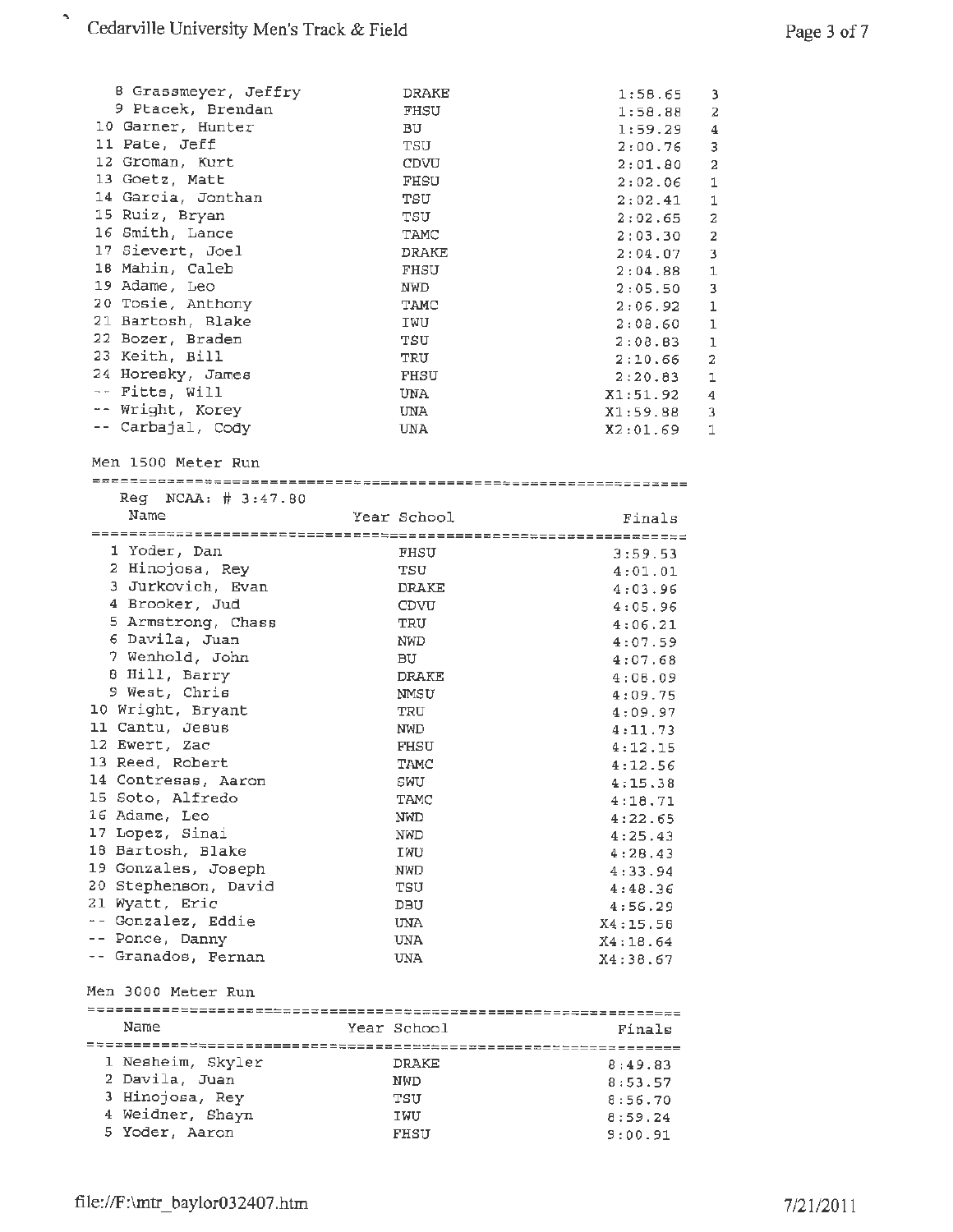| 6 Armstrong, Chass          | TRU         | 9:01.52  |                                |
|-----------------------------|-------------|----------|--------------------------------|
| 7 Jones, Jacob              | BU          | 9:17.23  |                                |
| 8 West, Chris               | NMSU        | 9:18.40  |                                |
| 9 Rodriquez, Felix          | DBU         | 9:19.07  |                                |
| 10 Brooker, Jud             | CDVU        | 9:19.58  |                                |
| 11 Robinson, Brad           | TRU         | 9:23.60  |                                |
|                             |             |          |                                |
| 12 Otto, Jameson            | SWU         | 9:31.47  |                                |
| 13 Ruiz, Bryan              | TSU         | 9:35.62  |                                |
| 14 Hansen, Matt             | DBU         | 9:45.17  |                                |
| 15 Lopez, Sinai             | <b>NWD</b>  | 9:52.70  |                                |
| 16 Castillo, Eddie          | NWD         | 10:06.51 |                                |
| 17 Luna, Azael              | IWU         | 10:46.26 |                                |
| -- McCullough, Jason        | UNA         | X8:44.15 |                                |
| -- Ponce, Danny             | <b>UNA</b>  | X9:32.15 |                                |
| -- Granados, Fernan         | UNA         | X9:56.05 |                                |
| Men 110 Meter Hurdles       |             |          |                                |
|                             |             |          |                                |
| $Reg$ NCAA: $#$ 14.30       |             |          |                                |
| Name                        | Year School | Finals   | Wind H#                        |
|                             |             |          |                                |
| 1 Jackson, Jeremy           | вU          | 14.21    | $4.0\,2$                       |
| 2 Thomas, Garrett           | TSU         | 14.61    | $4.0\,2$                       |
|                             |             | 14.96    | 2<br>4.0                       |
| 3 Bundenthal, Ryan          | CDVU        |          |                                |
| 4 Thompson, Kyle            | TAMC        | 15.24    | $\overline{\mathbf{z}}$<br>4.0 |
| 5 Yoder, Alan               | <b>FHSU</b> | 15.46    | 2.2<br>ı                       |
| 6 Moore, Chase              | TSU         | 15.82    | 2.2<br>1                       |
| 7 Byars, Zach               | TRU         | 15.82    | $2.2 -$<br>1                   |
| 8 Aldana, Josh              | TRU         | 15.86    | $\overline{\mathbf{2}}$<br>4.0 |
| 9 Torres, Omar              | IWU         | 16.04    | $\mathbf{1}$<br>2.2            |
| 10 Meyer, Morgan            | FHSU        | 16.15    | 2.2<br>1                       |
| 11 Styne, Caleb             | DBU         | 17.02    | 2.2<br>1                       |
| 12 Mahin, Drew              | FHSU        | 17.43    | 2.2<br>1                       |
| -- Wildman, Todd            | TRU         | DNF      | 2<br>4.0                       |
|                             |             |          |                                |
| Men 400 Meter Hurdles       |             |          |                                |
| $Req$ $NCAA:$ $#$ $52.51$   |             |          |                                |
| Name                        | Year School | Finals   | H#                             |
|                             |             |          |                                |
|                             |             |          |                                |
| 1 Hobbs, Justin             | TSU         | 53.83    | 2                              |
| 2 Bundenthal, Ryan          | CDVU        | 54.47    | $\mathbf{2}$                   |
| 3 Farmer, Sterling          | вU          | 55.31    | 2                              |
| 4 Nowels, Kelly             | CDVU        | 57.80    | $\mathbf 1$                    |
| 5 Mahin, Drew               | FHSU        | 60.38    | 2                              |
| 6 Peel, Brennan             | SWU         | 61.26    | $\mathbf{1}$                   |
| 7 Avocato, Philip           | TRU         | 62.12    | ı                              |
| 8 Meyer, Morgan             | FHSU        | 64.70    | 1                              |
| -- Dobbin, Tim              | UNA         | X55.71   | 2                              |
|                             |             |          |                                |
| Men 3000 Meter Steeplechase |             |          |                                |
|                             |             |          |                                |
| Req<br>NCAA: # 9:07.00      |             |          |                                |
| Name                        | Year School | Finals   |                                |
| 1 Kuhn, Kevin               | CDVU        | 9:48.28  |                                |
|                             |             |          |                                |
| 2 Emerett, Kevin            | TSU         | 10:20.19 |                                |
| 3 Hiller, Jordan            | ВU          | 10:33.44 |                                |
| 4 Sage, Garrett             | DBU         | 10:40.20 |                                |
| 5 Tognetti, Joe             | TRU         | 10:49.82 |                                |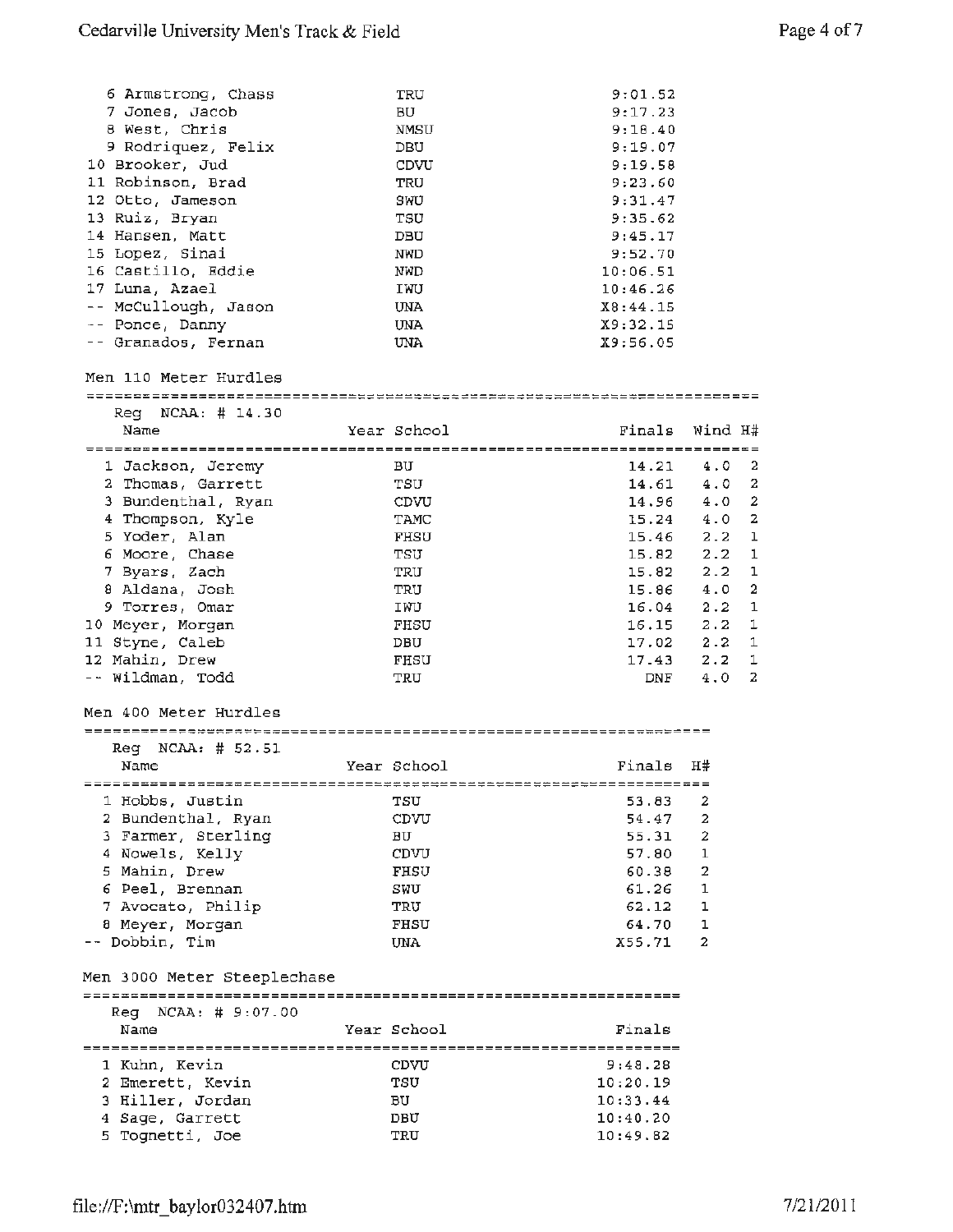¢,

| 6 Delafuente, Gerry<br>7 Kentfield, Brad<br>8 Castillo, Eddie                      | TAMC<br><b>FHSU</b><br>NWD | 11:01.92<br>11:13.13<br>11:15.66 |                              |
|------------------------------------------------------------------------------------|----------------------------|----------------------------------|------------------------------|
| Men 4x100 Meter Relay                                                              |                            |                                  |                              |
| Reg NCAA: # 40.66                                                                  |                            |                                  |                              |
| School                                                                             |                            | Finals                           |                              |
| 1 BAYLOR UNIV 'A'                                                                  |                            | 40.43#                           |                              |
| 2 DRAKE UNIV 'A'<br>3 FORT HAYS STATE UNIV 'A'                                     |                            | 41.89<br>42.29                   |                              |
| 4 TRINITY UNIV 'A'                                                                 |                            | 44.07                            |                              |
| -- TAM COMMERCE 'A'<br>-- TARLETON ST 'A'                                          |                            | DNF<br>DNF                       |                              |
| Men 4x440 Yard Relay                                                               |                            |                                  |                              |
| $Reg$ NCAA: $# 3:11.20$                                                            |                            |                                  |                              |
| School                                                                             |                            | Finals                           | H#                           |
| 1 BAYLOR UNIV 'B'                                                                  |                            | 3:18.06                          | 2                            |
| 2 BAYLOR UNIV 'A'                                                                  |                            | 3:18.38                          | 2                            |
| 3 TARLETON ST 'A'                                                                  |                            | 3:24.50                          | 1                            |
| 4 TAM COMMERCE 'B'<br>5 CEDARVILLE UNIV 'A'                                        |                            | 3:25.83                          | $\mathbf{1}$<br>$\mathbf{1}$ |
| 6 FORT HAYS STATE UNIV 'A'                                                         |                            | 3:25.84<br>$3:27.09$ 1           |                              |
| 7 DRAKE UNIV 'A'                                                                   |                            | $3:31.24$ 1                      |                              |
| 8 SOUTHWESTERN U 'A'                                                               |                            | 3:32.60                          | 1                            |
| -- BAYLOR EXES 'A'                                                                 |                            | X3:26.19                         | 2                            |
| Men High Jump                                                                      |                            |                                  |                              |
| Progression: 1.85 1.90 1.95 2.0 2.05 2.10 2.15 2.20 2.25                           |                            |                                  |                              |
| $Reg$ NCAA: $# 2.10m$                                                              |                            |                                  |                              |
| Name                                                                               | Year School                | Finals                           |                              |
|                                                                                    |                            |                                  |                              |
| 1 Sawin, Jim                                                                       | CDVU                       |                                  | $2.00m$ 6-06.75              |
| 2 Wildman, Todd<br>3 Taylor, Jeremy                                                | TRU                        |                                  | $1.95m$ 6-04.75              |
| 4 Van Maanen, Jaron                                                                | ВU<br>DRAKE                | J1,95m<br>J1.95m                 | $6 - 04.75$<br>$6 - 04.75$   |
| 5 White, Leslie                                                                    | TAMC                       | 1.90 <sub>m</sub>                | $6 - 02.75$                  |
| 5 Thompson, Kyle                                                                   | TAMC                       | 1.90 <sub>m</sub>                | $6 - 02.75$                  |
| 5 Dombroski, Stephen                                                               | TSU                        | 1.90 <sub>m</sub>                | $6 - 02.75$                  |
| 8 Sheppard, Avery                                                                  | SWU                        | 1.85 <sub>m</sub>                | $6 - 00.75$                  |
| 8 Conder, Josh                                                                     | TAMC                       | 1.85m                            | $6 - 00.75$                  |
| Men Pole Vault                                                                     |                            |                                  |                              |
| Progression: 4.30 4.45 4.60 4.75 4.90 5.05 5.20 5.35 5.50<br>$Reg$ NCAA: $# 5.05m$ |                            |                                  |                              |
| Name                                                                               | Year School                | Finals                           |                              |
|                                                                                    |                            |                                  |                              |
| 1 Scott, Jason                                                                     | CDVU                       | 5.21 <sub>m#</sub>               | $17 - 01.00$                 |
| 2 Pikla, Casey                                                                     | TRU                        | 4.60m                            | $15 - 01.00$                 |
| 3 Vance, Erik                                                                      | вU                         | 4.30 <sub>m</sub>                | $14 - 01.25$                 |
| 4 Moore, Chase                                                                     |                            |                                  |                              |
|                                                                                    | TSU                        | 4.15m                            | $13 - 07.25$                 |
| 4 Bloodgood, Chris<br>6 Grant, Andrew                                              | BU.<br>TSU                 | 4.15m<br>J4.15m                  | $13 - 07.25$<br>$13 - 07.25$ |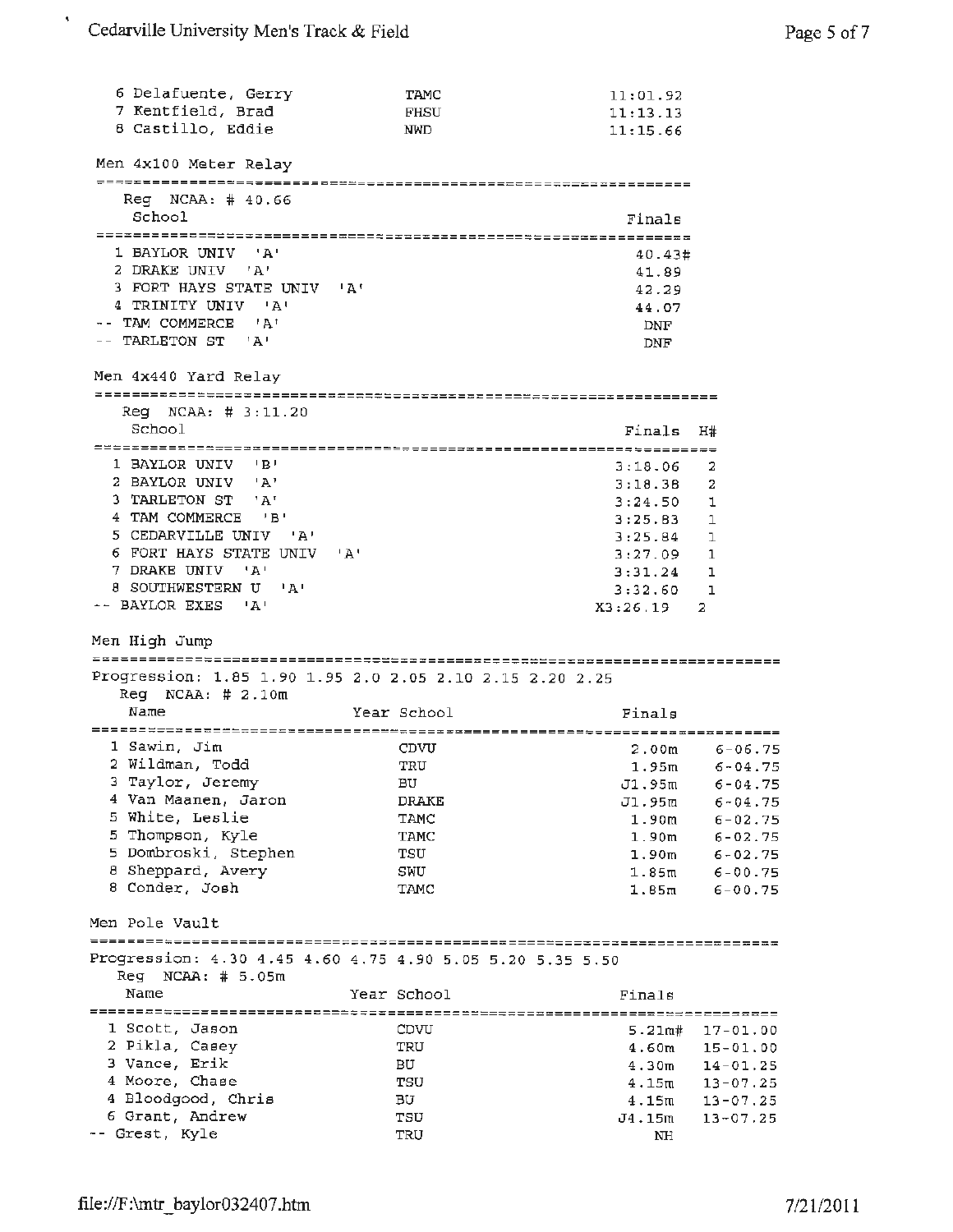| -- Stribbling, Dana<br>-- Garvin, Matt | TAMC<br>TSU | NH<br>NH           |                                              |
|----------------------------------------|-------------|--------------------|----------------------------------------------|
| Men Long Jump                          |             |                    |                                              |
|                                        |             |                    |                                              |
| $\text{Req}$ NCAA: $\#$ 7.34m<br>Name  | Year School | Finals             | Wind                                         |
|                                        |             |                    | ====== <i>=</i> ============================ |
| 1 Yoder, Alan                          | FHSU        | 6.60m              | $21 - 08.00$<br>3.8                          |
| 2 Camp, Josh                           | BU          | 6.54m              | $2.9$ $21-05.50$                             |
| 3 Huddleston, Laramine                 | TSU         | 6.38m              | $1.5$ $20-11.25$                             |
| 4 Hanschen, Mike                       | SWU         | 6.18m              | $1.9$ 20-03.50                               |
|                                        | FHSU        | 5.70m              | $2.0$ 18-08.50                               |
| 5 Wachs, Brooks<br>6 Moore, Chase      | TSU         | 5.41ա              | $2.2$ 17-09.00                               |
| -- Craddock, Omar                      |             | X6.82m             | $1.9$ $22 - 04.50$                           |
|                                        | UNA<br>UNA  | X7.30m             | $3.9$ $23 - 11.50$                           |
| -- Singleton, Jeremy                   |             |                    |                                              |
| Men Triple Jump                        |             |                    |                                              |
| $Reg$ NCAA: $#$ 15.00m                 |             |                    |                                              |
| Name                                   | Year School | Finals             | Wind                                         |
|                                        |             |                    |                                              |
| 1 Camp, Josh                           | BU          |                    | $13.32m - 0.1$ 43-08.50                      |
| 2 Anhalt, John                         | TRU         | $10.72$ m          | $0.4$ 35-02.00                               |
| -- Wachs, Brooks                       | FHSU        | ND.                | <b>NWI</b>                                   |
| -- Craddock, Omar                      | UNA         | X14.61m            | $-0.2$ 47-11.25                              |
| Men Shot Put                           |             |                    |                                              |
| $\text{Req}$ NCAA: # 16.80m            |             |                    |                                              |
| Name                                   | Year School | Finals             |                                              |
|                                        |             |                    |                                              |
| 1 Michaud, Ben                         | CDVU        | 15.78m             | $51 - 09.25$                                 |
| 2 Maska, Brady                         | FHSU        | 15.77m             | $51 - 09.00$                                 |
| 3 Henning, Neil                        | CDVU        | 15.08ա             | $49 - 05.75$                                 |
| 4 Gilbert, Larry                       | <b>TAMC</b> | 15.07m             | $49 - 05.50$                                 |
| 5 Graves, Ryan                         | TAMC        | 14.96m             | $49 - 01.00$                                 |
| 6 Gutierrez, Pablo                     | TSU         | 14.27m             | $46 - 10.00$                                 |
| 7 Holcomb, Justin                      | TAMC        | 14.06m             | $46 - 01.50$                                 |
| 8 Reel, Ian                            | FHSU        | 13.07m             | $42 - 10.75$                                 |
| 9 Sheppard, Darron                     | TAMC        | 13.03m             | $42 - 09.00$                                 |
| 10 Wesson, Donald                      | TRU         | 12.83 <sub>m</sub> | $42 - 01.25$                                 |
| 11 Clark, Ray                          | TRU         | 12.25m             | $40 - 02.25$                                 |
| 12 Pratt, Jacob                        | TSU         | 11.53m             | $37 - 10.00$                                 |
| 13 Copeland, Josh                      | DBU         | $10.72$ m          | $35 - 02.00$                                 |
| 14 Byars, Zach                         | TRU         | 9.95ա              | $32 - 07.75$                                 |
| 15 Buckner, Robert                     | TRU         | 9.67m              | $31 - 08.75$                                 |
| 16 Kienle, Sean                        | TRU         | 9.31m              | $30 - 06.50$                                 |
| 17 Orosco, Daniel                      | IWU         | 8.86 <sub>m</sub>  | $29 - 01.00$                                 |
|                                        |             |                    |                                              |
| Men Discus Throw                       |             |                    |                                              |
| $\text{Re}q$ NCAA: # 51.70m            |             |                    |                                              |
| Name                                   | Year School | Finals             |                                              |
| 1 Maska, Brady                         | FHSU        | 52.33π#            | $171 - 08$                                   |
| 2 Gutierrez, Pablo                     | TSU         | 45.94m             | $150 - 09$                                   |
| 3 Sheppard, Darron                     | TAMC        | 45.84m             | $150 - 05$                                   |
| 4 Graves, Ryan                         | TAMC        | 43.55m             | $142 - 10$                                   |
| 5 Gilbert, Larry                       | TAMC        | 43.39m             | $142 - 04$                                   |